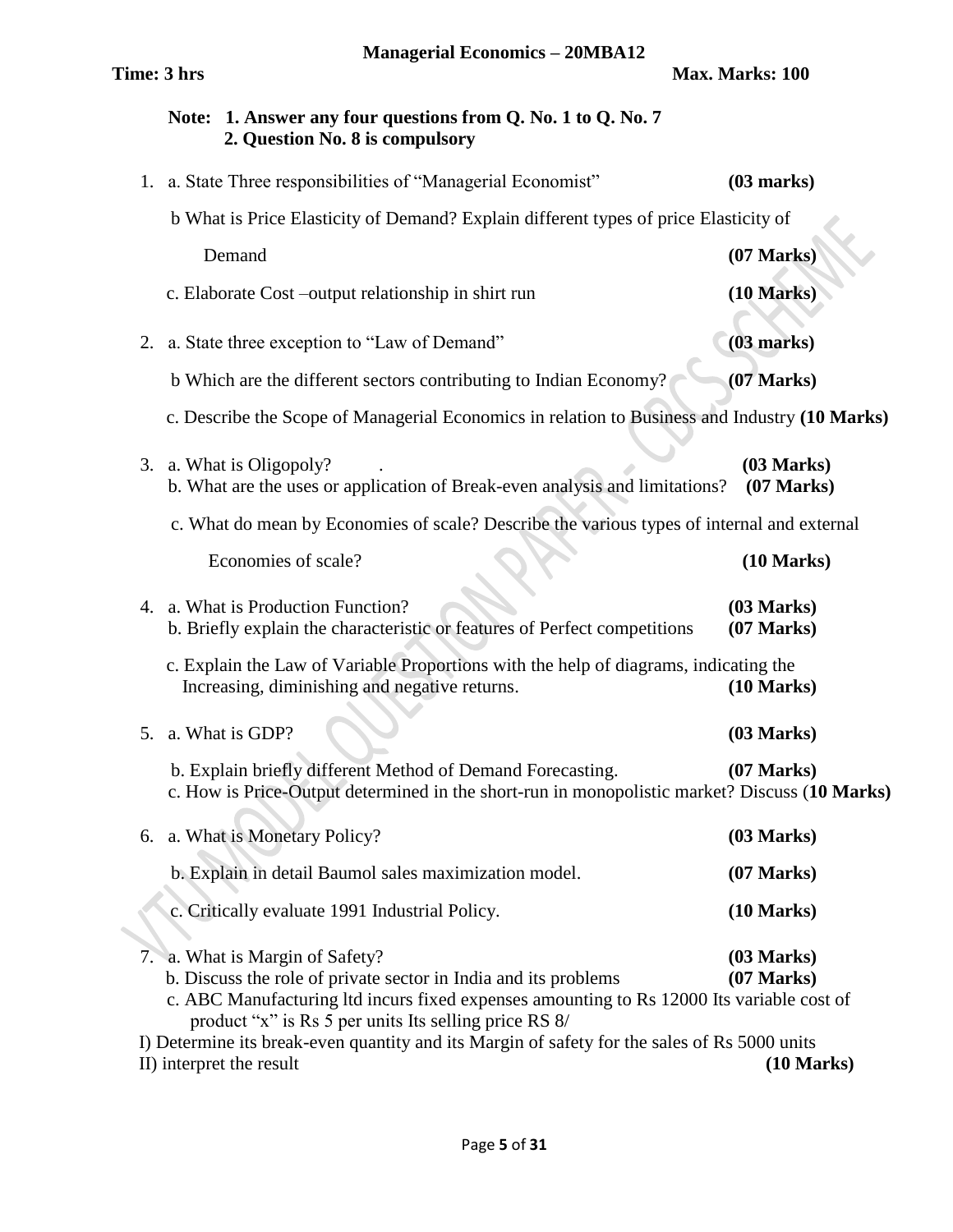# **8. Case Study**

• ABC Company is an industrial manufacturing unit specializing in one particular product used in automobile industry, very few competitors are there in market. Prices are fairly stable. The company is thinking of reduction in price in order to enhance its market share.

1. What type of market is the company in? (**5 Marks)**

- 2. Will a reduction in price enhance the market share as expected by the company ? (**5 Marks)**
- 3. What strategy would you suggest to increase its market share without reducing the price?

(**10 Marks)**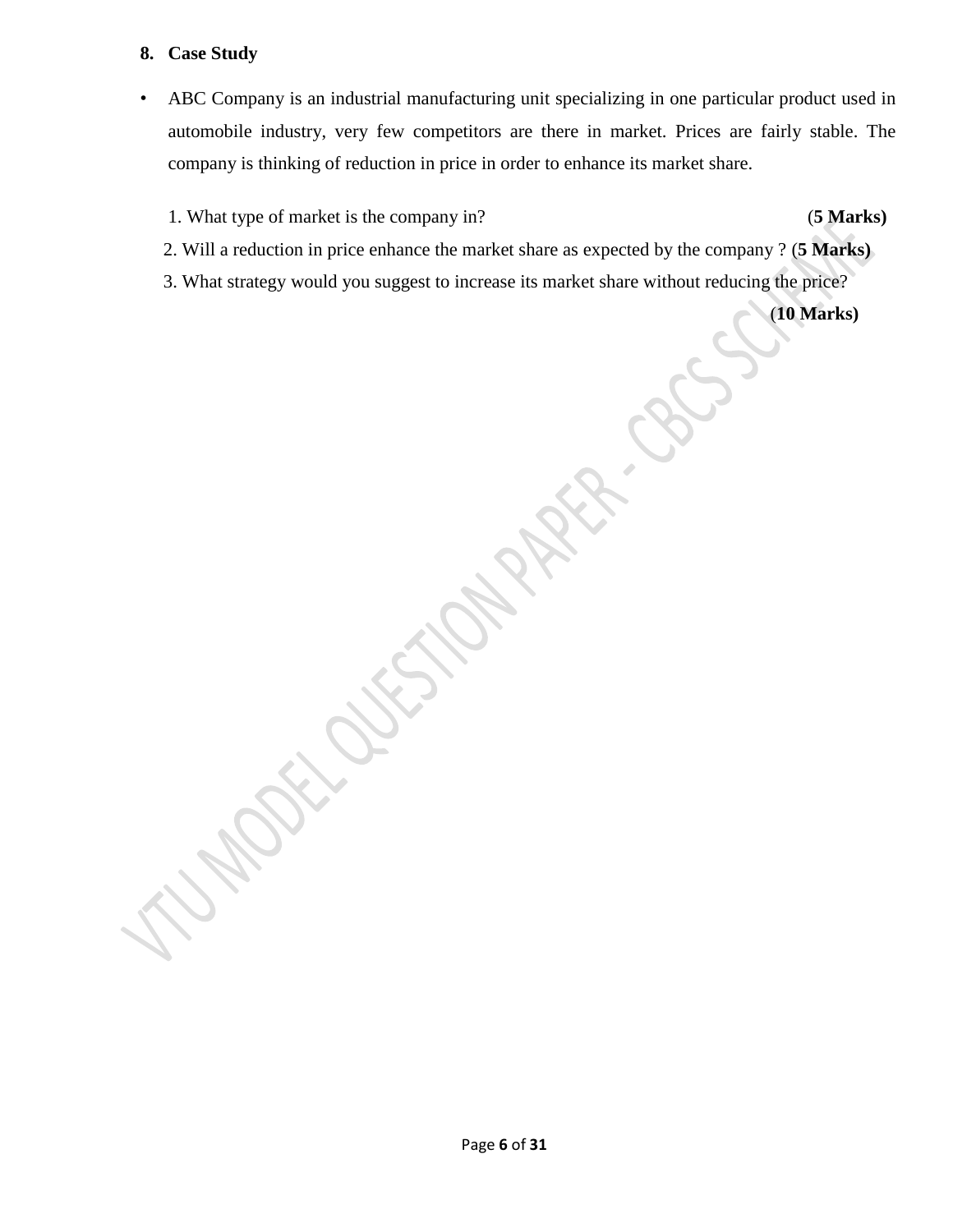# **Note: 1. Answer any four questions from Q. No. 1 to Q. No. 7 2. Question No. 8 is compulsory**

|    | 1. a. What is managerial economics?                                                                               | $(03$ marks)         |
|----|-------------------------------------------------------------------------------------------------------------------|----------------------|
|    | b. Explain the application of economics to business decision making                                               | $(07$ Marks)         |
|    | c. Explain Marris's Hypothesis of Growth Maximization.                                                            | (10 Marks)           |
| 2. | a. What are Giffin goods?                                                                                         | $(03$ marks)         |
|    | b. Explain about demand forecasting                                                                               | (07 Marks)           |
|    | c. Explain income elasticity and cross elasticity of demand.                                                      | (10 Marks)           |
|    | 3. a. Explain Break even analysis.                                                                                | (03 Marks)           |
|    | b. What are the different properties of ISO-Quant curve?                                                          | (07 Marks)           |
|    | c. What do mean by economies of scale? Describe the various types of internal and external<br>economics of scale? | $(10 \text{ Marks})$ |
| 4. | a. What are Cartels?                                                                                              | (03 Marks)           |
|    | b. Explain different pricing strategies.                                                                          | (07 Marks)           |
|    | c. Explain price-output determination under monopolistic competition.                                             | $(10 \text{ Marks})$ |
| 5. | a. What is PESTEL analysis mean?                                                                                  | (03 Marks)           |
|    | b. Explain the three sector of Indian economy.                                                                    | (07 Marks)           |
|    | c. What is GDP? Explain the components of GDP.                                                                    | $(10 \text{ Marks})$ |
|    | 6. a. What is Monetary Policy?                                                                                    | (03 Marks)           |
|    | b. List and explain the features of India's Industrial policy of 1991.                                            | $(07$ Marks)         |
|    | c. Explain Fiscal & monetary policy of India.                                                                     | $(10 \text{ Marks})$ |
| 7. | a. Explain LAC curve?                                                                                             | (03 Marks)           |
|    | b. Explain Kinked Demand curve.                                                                                   | $(07$ Marks)         |
|    | c. From the following data, calculate (a) PV Ratio (b) BEP in units                                               |                      |
|    | Selling price per unit<br>₹50                                                                                     |                      |
|    | Variable cost per unit<br>₹40                                                                                     |                      |
|    | Fixed cost<br>₹ $5,000$                                                                                           | (10 Marks)           |
|    |                                                                                                                   |                      |